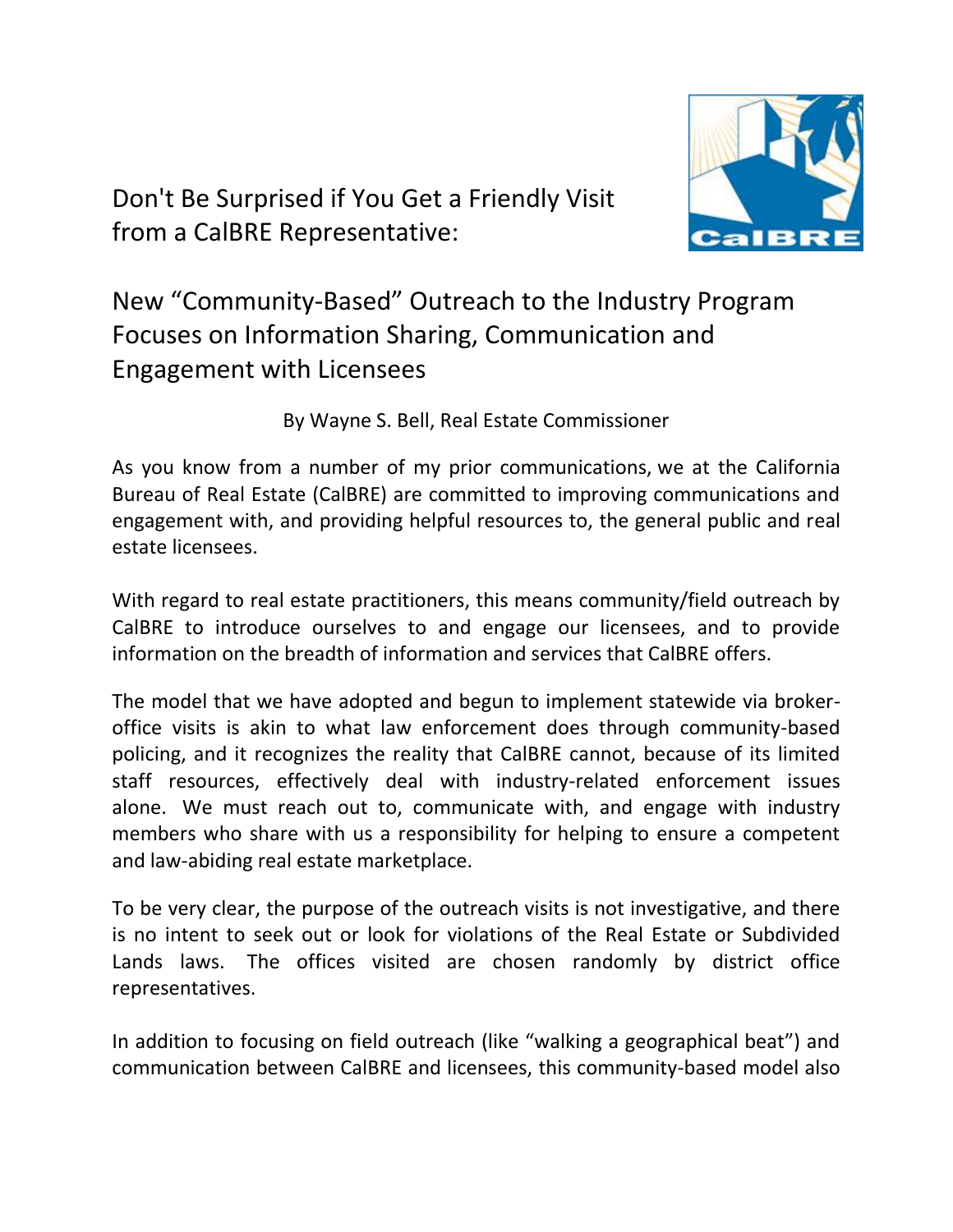stresses education, problem identification and solving, and (we hope) timely intervention or collaborative involvement to deal with issues.

From a practical standpoint, our hope is that this approach will help provide the organized real estate industry with:

- 1. A voice in how the Real Estate Law will be enforced.
- 2. The identification of, and pro-active resolution to, recurring industry problems or issues.
- 3. A better understanding of CalBRE's capabilities and limitations.
- 4. Working relationships with CalBRE representatives.

Moreover, we believe this new effort will help enable those of us at CalBRE who are responsible for licensing and regulating the industry to:

- 1. More efficiently and effectively use CalBRE resources.
- 2. Be more responsive to industry issues as they arise.
- 3. Develop improved communication channels.

4. Obtain better, more complete and more expeditious information about the efficiency and effectiveness of CalBRE's enforcement efforts.

So please don't be surprised to see, and please welcome, representatives from CalBRE who come to your offices for communication and outreach. The representative(s) will likely bring a packet of materials for your use, and the packet might include CalBRE's Broker Self-Evaluation Compliance Manual, which provides an easy to follow compliance checklist to help licensees stay compliant with the Real Estate Law, various relevant publications for licensees, and contact information for the CalBRE representative(s) who has made the office contact.

We invite you to let any of CalBRE's representative(s) (including CalBRE's executive team) know what you think of the new program, and what other tools, materials or resources would be of benefit to you. Moreover, we invite and urge you to ask questions and open the lines of communication to CalBRE and its field representatives – and to share with us information about recurrent industry problems that we can help to address and resolve.